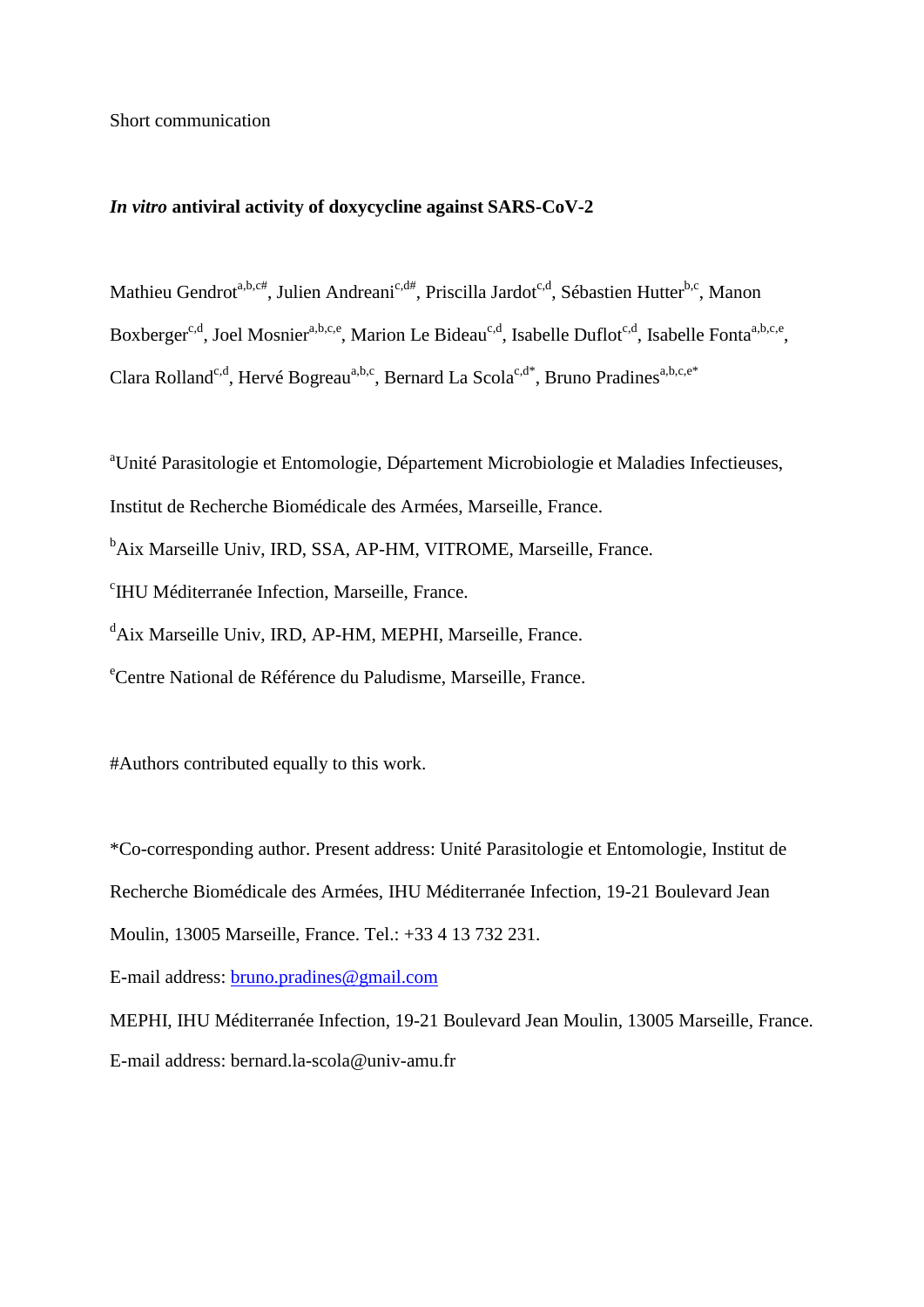### Abstract

In December 2019, a new severe acute respiratory syndrome coronavirus (SARS-CoV-2) causing coronavirus diseases 2019 (COVID-19) emerged in Wuhan, China. Despite containment measures, SARS-CoV-2 spread in Asia, Southern Europe, then in America and currently in Africa. Identifying effective antiviral drugs is urgently needed. An efficient approach to drug discovery is to evaluate whether existing approved drugs can be efficient against SARS-CoV-2. Doxycycline, which is a second-generation tetracycline with broadspectrum antimicrobial, antimalarial and anti-inflammatory activities, showed *in vitro* activity against SARS-CoV-2 with median effective concentration (EC<sub>50</sub>) of  $5.6 \pm 0.4 \mu M$ . Doxycycline, with its antiviral and anti-inflammatory activities, could be used in prophylaxis of COVID-19 at 100 mg day in combination with chloroquine, or in treatment at 200 mg day during 10 days in combination with hydroxychloroquine.

Keywords: COVID-19, SARS-CoV-2, Doxycycline, treatment, prophylaxis, antiviral, antiinflammatory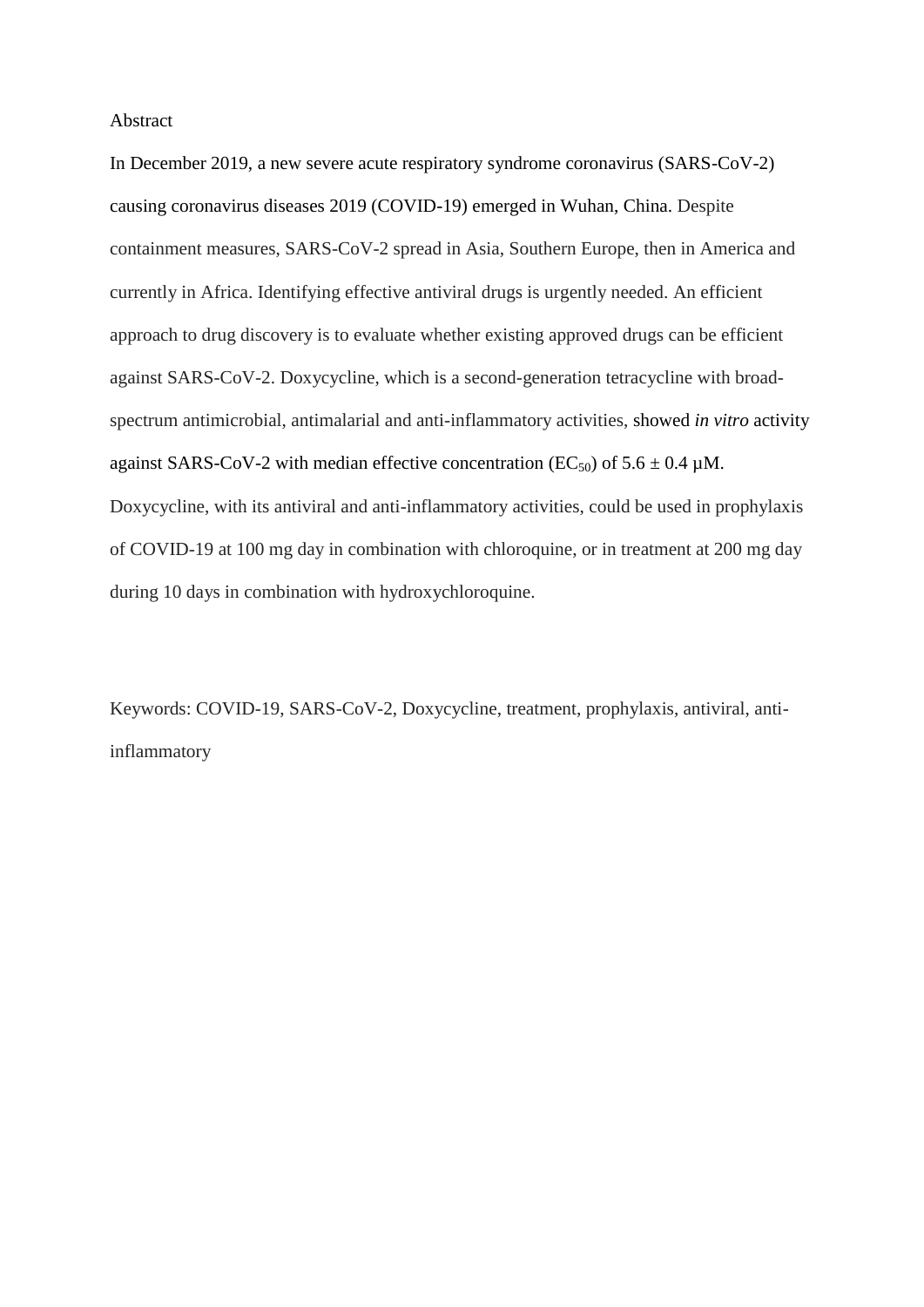## **1. Introduction**

In December 2019, a new severe acute respiratory syndrome coronavirus (SARS-CoV-2) causing coronavirus diseases 2019 (COVID-19) emerged in Wuhan, China [1]. Despite containment measures, SARS-CoV-2 spread in Asia, Southern Europe, then in America and currently in Africa. Currently, there is no antiviral treatment recommended by the French Health Ministry against SARS-CoV-2. Several drugs are tested in the context of the discovery trial [https://clinicaltrials.gov/ct2/show/NCT04315948] and a controversial protocol massively used worldwide associate a combination of hydroxychloroquine and azithromycin [2,3]. However, identifying effective low cost antiviral drugs with limited side effects affordable immediately especially for emerging countries is urgently needed. An efficient approach to drug discovery is drug repurposing that consists to evaluate whether existing approved drugs can be efficient against SARS-CoV-2.

Doxycycline is a second-generation tetracycline with broad-spectrum antimicrobial [4] and anti-inflammatory activities [5]. Additionally, doxycycline was approved as prophylaxis against malaria by the Food and Drug Administration in 1994 and has been used since 2006 at the dose of 100 mg/day by the French military forces deployed in malaria-endemic areas [6]. Doxycycline also shows antiviral activity *in vitro*. This tetracycline derivative significantly inhibited the replication of vesicular stomatis virus *in vitro* [7], dengue virus by inhibition of NS2B-NS3 serine protease [8-10]. Doxycycline showed inhibition of entry and replication of Chikungunya virus in Vero cell at 11 µM [11]. Using in-silico method, doxycycline might be a potential inhibitor of Crimean-Congo hemorrhagic fever virus nucleoprotein, an essential protein in virus replication [12]. Additionally, doxycycline inhibited the early-stage replication of porcine reproductive and respiratory syndrome virus, which causes respiratory disease, with  $EC_{50}$  (median effective concentration) of 0.25  $\mu$ g/ml (about 0.5  $\mu$ M) [13]. The current study evaluated the antiviral effect of doxycycline against SARS-CoV-2.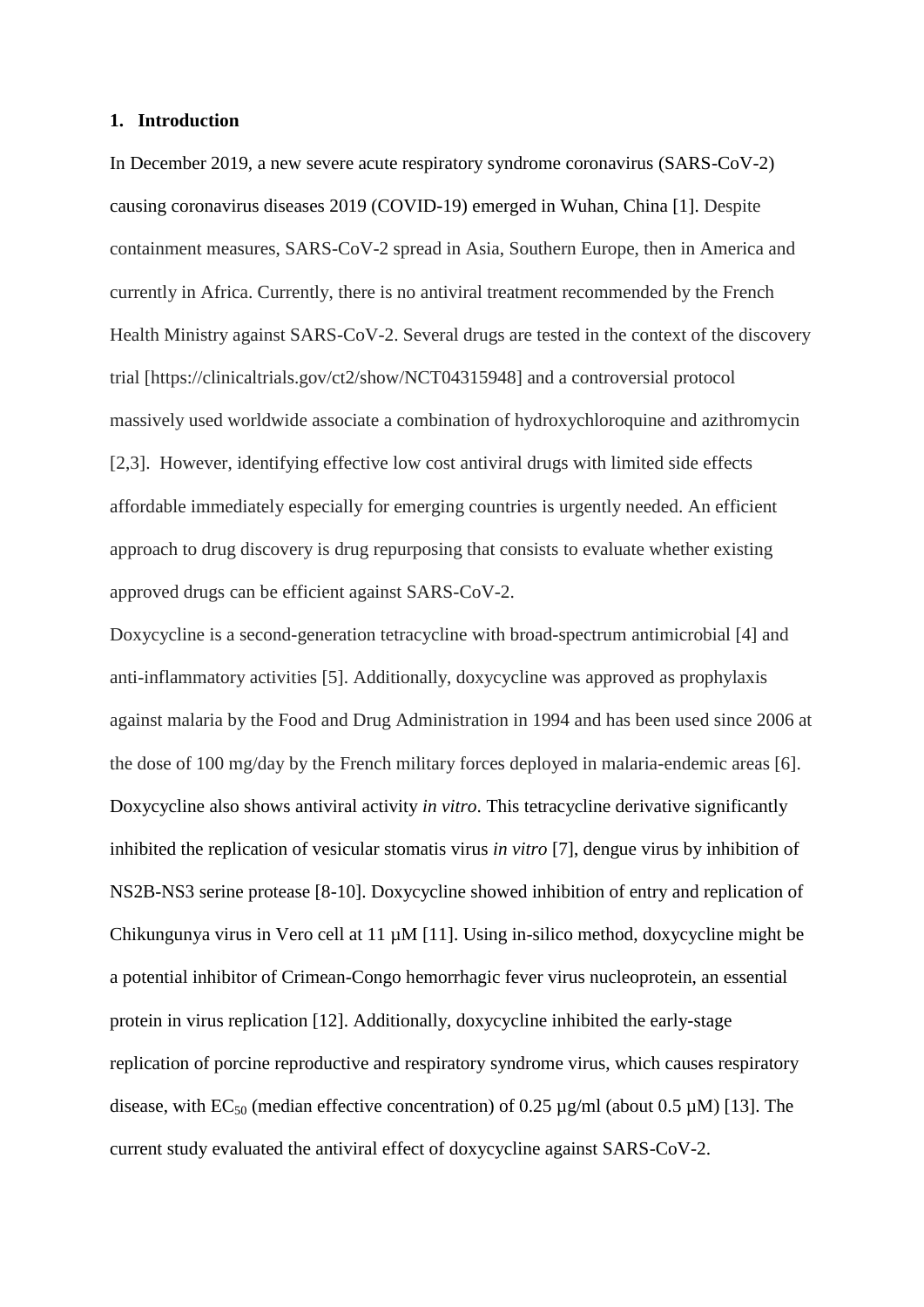# **2. Methods & Materials**

### 2.1. Agent, virus and cells

Stock solution of doxycycline hyclate (Sigma, Saint Louis, MO, USA) was prepared in methanol and diluted in Minimum Essential Media (MEM, Gibco, ThermoFischer) in order to have 7 final concentrations ranging from 0.1  $\mu$ M to 100  $\mu$ M. Chloroquine diphosphate (Sigma, Saint Louis, MO, USA) was used as comparator. The clinically isolated SARS-CoV-2 strain (IHUMI-3) [2] was maintained in production in Vero E6 cells (American type culture collection ATCC® CRL-1586™) in MEM with 4% of fetal bovine serum and 1% glutamine (complete medium).

## 2.2. Cytotoxicity assay

*In vitro* cell viability evaluation on the VERO E6 cell line was performed according to the method described by Mosmann with slight modifications [14]. Briefly,  $10^5$  cells in 200 µl of complete medium were added to each well of 96-well plates and incubated at 37 °C in a humidified 5% CO<sub>2</sub>. After 24 h incubation, 25 µl of each concentration of doxycycline and chloroquine were added and the plates were incubated 48h at 37 °C. After removal of the surpernatant, 100 µL of MTT (3-(4,5-dimethyl-2-thiazolyl)-2,5-diphenyl-2*H*-tetrazolium bromide, Sigma Aldrich, France) solution (0.5 mg/ml in MEM without FBS) were then added to each well. Cells were incubated for 2 h at 37 °C. After incubation, the MTT solution was removed and 100 µl of dimethyl sulfoxide (DMSO) was added to dissolve the formazan crystals. Then, plates were shaken at 700 rpm for 10 min at 37 °C. The absorbance was measured at 570 nm using a TECAN Infinite F200 Microplate Reader using DMSO was used as blank. The 50% cytotoxicity concentration  $(CC_{50})$  was calculated with the inhibitory sigmoid  $E_{\text{max}}$  model, which estimated the  $CC_{50}$  through nonlinear regression by using a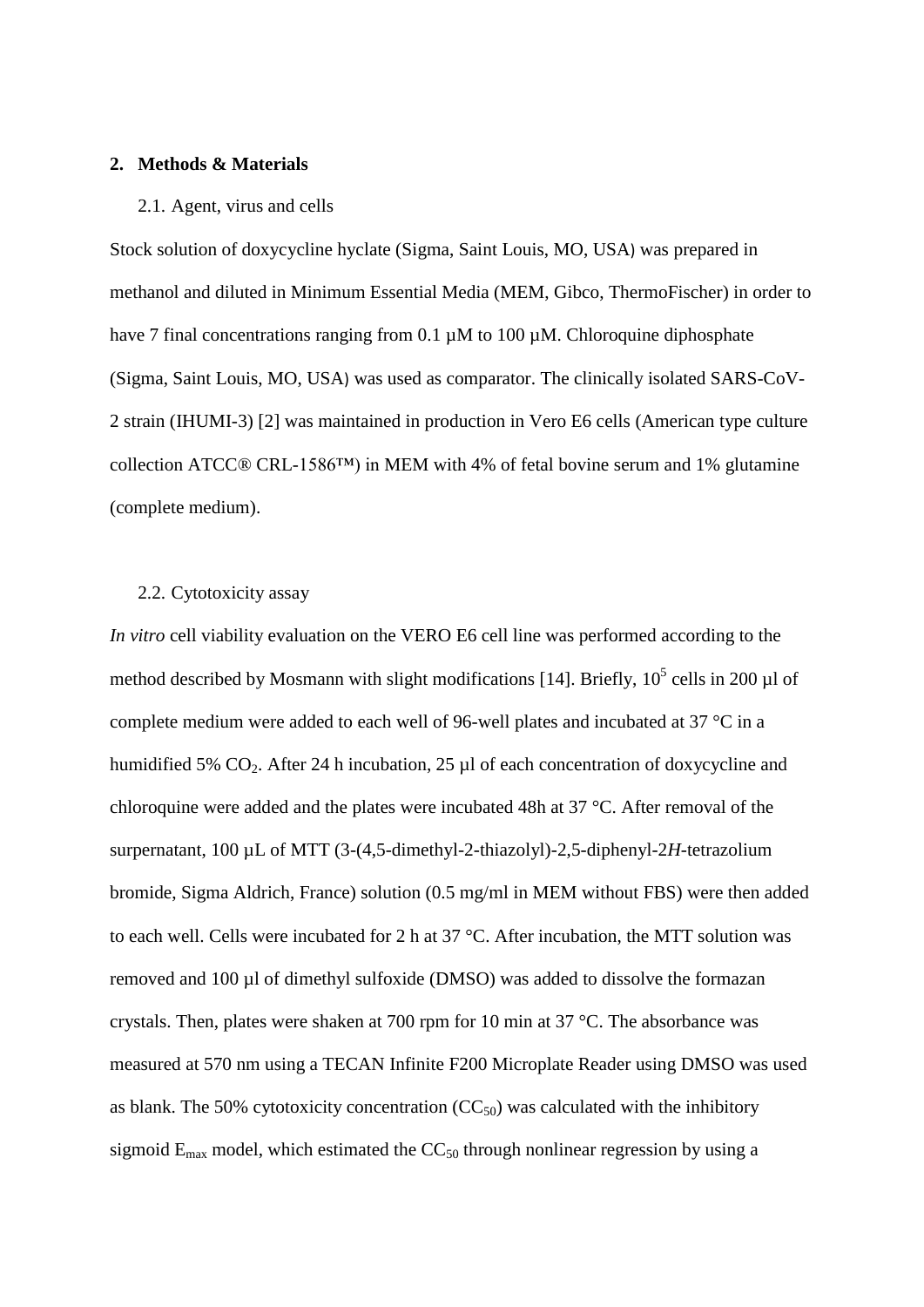standard function of the R software (ICEstimator version 1.2, [http://www.antimalarial](http://www.antimalarial-icestimator.net/)[icestimator.net\)](http://www.antimalarial-icestimator.net/).  $CC_{50}$  value resulted in the mean of 5 different experimentations.

## 2.3. Antiviral activity assay

Briefly, 96-well plates were prepared with  $5.10^5$  cells/mL of Vero E6 (200 $\mu$ L per well), as previously described [15]. Doxycycline and chloroquine concentrations were added 4 h before infection. Vero E Cells were infected with IHUMI-3 at an MOI of 0.25. After 48h postinfection, the replication was estimated by RT-PCR using the Superscrit III platinum one step with Rox kit (Invitrogene) after extraction with the BIoExtract SuperBall kit (Biosellal, Dardilly, France). The primers used were previously described [16]. The median effective concentration ( $EC_{50}$ ) was calculated with the inhibitory sigmoid  $E_{\text{max}}$  model, which estimated the  $EC_{50}$  through nonlinear regression by using a standard function of the R software (ICEstimator version 1.2).  $CC_{50}$  value resulted in the mean of 4 different experimentations.

## 3. Results and discussion

The cytotoxicity evaluation of doxycycline and chloroquine showed that the  $CC_{50}$  values were  $> 100 \mu M$  for 48h. The CC<sub>50</sub> value of chloroquine is consistant with those previously described [17,18]. The median effective concentration (EC<sub>50</sub>) was  $5.6 \pm 0.4 \mu$ M for doxycycline and  $2.1 \pm 0.8$  µM for chloroquine (Figure 1). These EC<sub>50</sub> values depend on several methodological conditions like MOI, duration of incubation [17,19]. The  $EC_{50}$  value for chloroquine is consistent previous results on Vero E6 cells at MOI of 0.2 [17]. Doxycycline was found to decrease the SARS-CoV-2 replication in a concentrationdependent manner. Besides its antiviral activity, doxycycline has anti-inflammatory effects by decreasing the expression of various pro-inflammatory cytokines including interleukins 1, 6 and 8 and tumor necrosis factor-alpha by macrophages [5] and chemokines including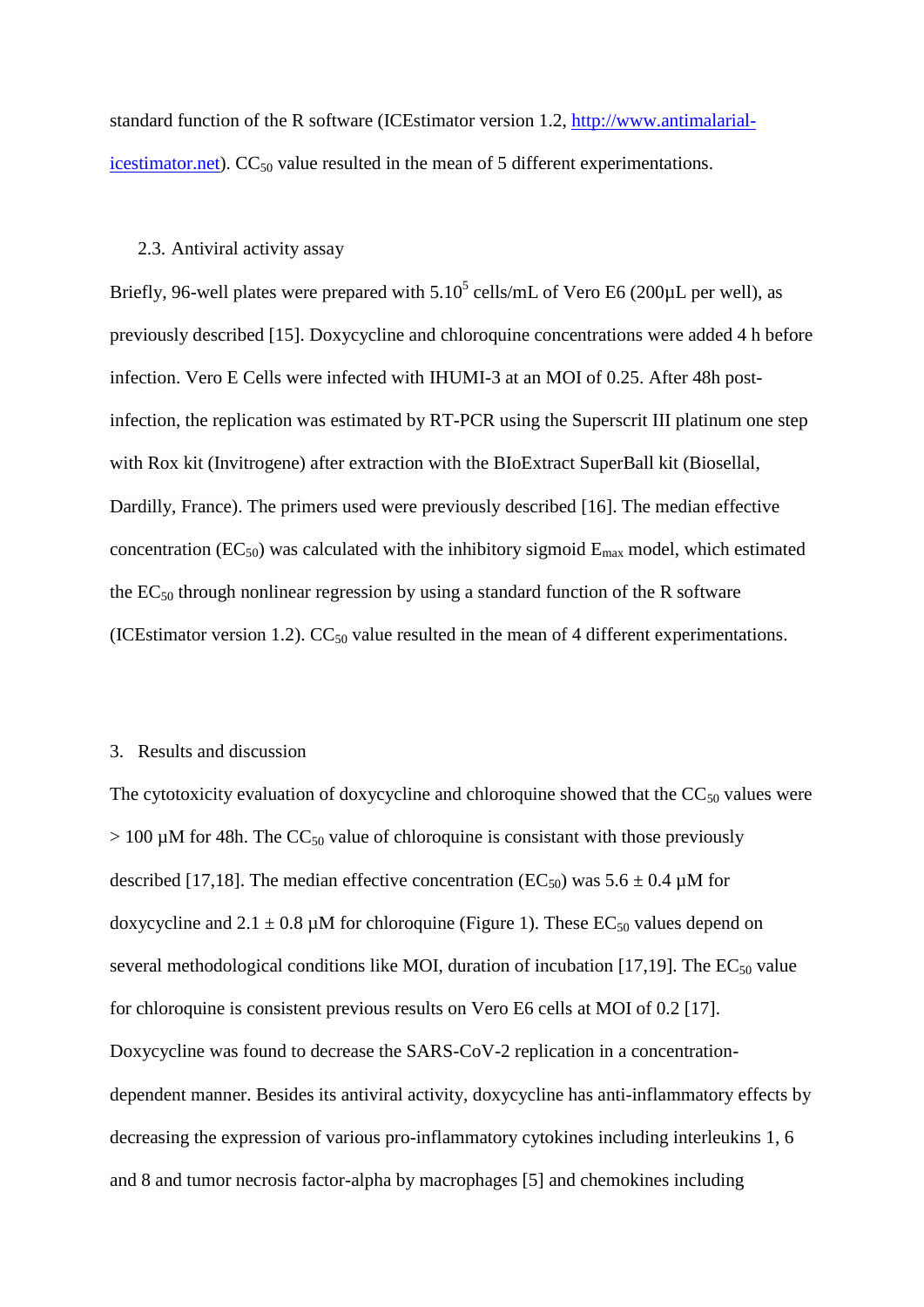monocyte chemotactic protein 1, macrophage inflammatory protein  $1\alpha$  and  $1\beta$  [20]. The immunimodulatory activity of doxycycline improved survival of septic mice with pulmonary inflammation [21]. Doxycycline concentration was twice as high in lungs than in serum [22]. Doxycycline, used as malaria prophylaxis, was well tolerated at the dose of 100 mg/day during several months [23]. Additionally, doxycycline has been recommended at 100 mg twice a day during 10 days for post-exposure prophylaxis of anthrax. This dose can even been taken by children below 8 years old [24]. Doxycycline could be used in prophylaxis of COVID-19 at 100 mg day in combination with chloroquine at 100 mg day, which inhibits the entry of SARS-CoV-1 in cells [25], or in treatment at 200 mg day during 10 days in combination with hydroxychloroquine. At these doses currently used for other indications, doxycycline could be rapidly evaluated in clinical trials in COVID-19.

### **Declarations**

**Funding:** This study was supported by the Institut Hospitalo-Universitaire (IHU) Méditerranée Infection, the National Research Agency under the program « Investissements d'avenir », reference ANR-10-IAHU-03.

**Competiting interests:** The authors have no conflict of interest to declare. **Ethical approval:** Not required.

### **References**

- [1] Wu F, Zhao S, Yu B, Chen YM, Wang W, Song ZG, et al. A new coronavirus associated with human respiratory disease in China. Nature 2020; 579: 365-9.
- [2] Gautret P, Lagier JC, Parola P, Hoang VT, Meddeb L, Mailhe M, et al. Hydroxychloroquine and azithromycin as a treatment of COVID-19: results of an open-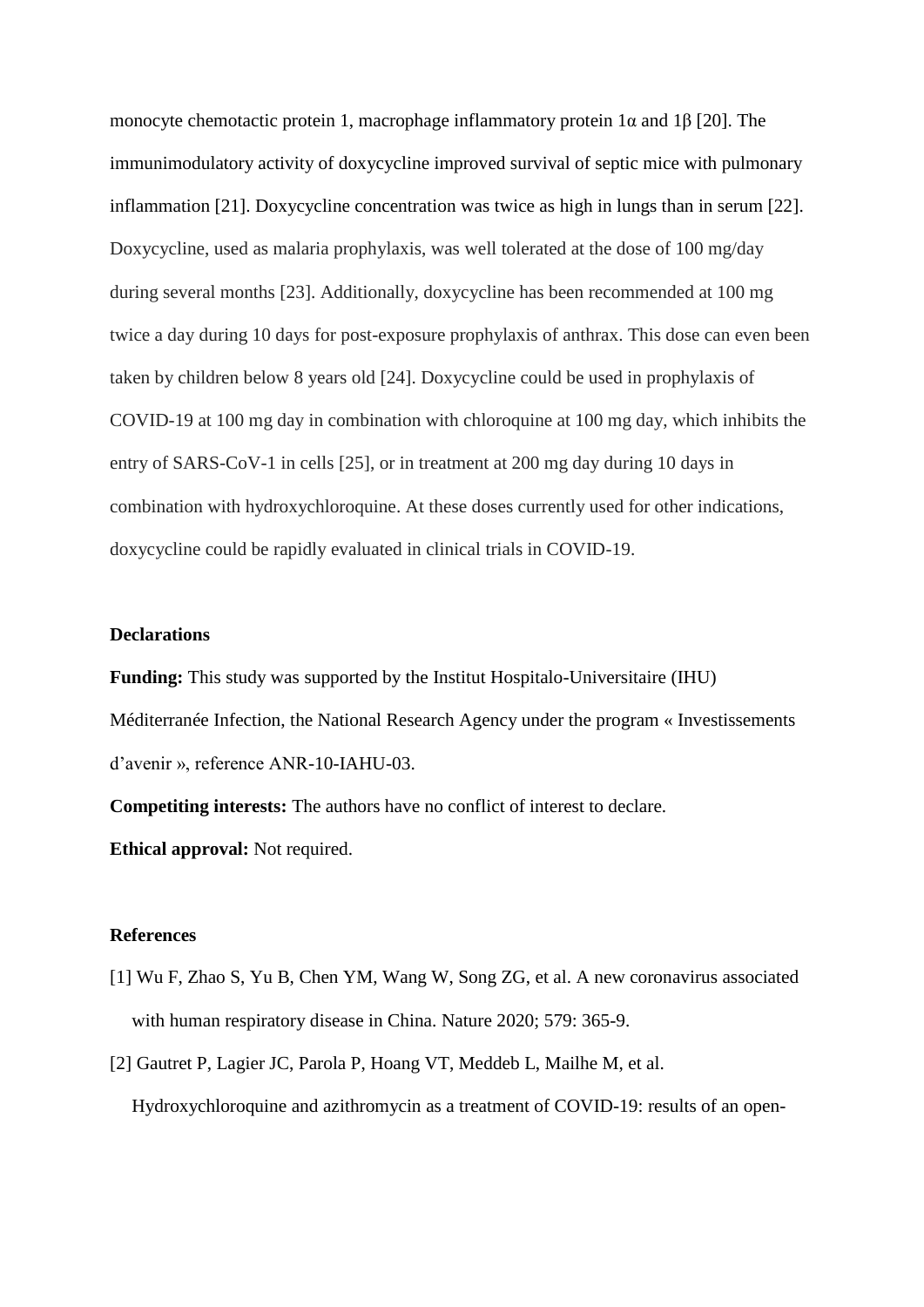label non-randomized clinical trial. Int J Antimicrob Agents 2020 17 Mar. doi: 10.1016/j.ijantimicag.2020.105949.

- [3] Gautret P, Lagier JC, Parola P, Hoang VT, Meddeb L, SevestreJ, et al. Clinical and microbiological effect of a combination of hydroxychloroquine and azithromycin in 80 COVID-19 patients with at least a six-day follow up: an observational study. https://www.mediterranee-infection.com/wp-content/uploads/2020/03/COVID-IHU-2- 1.pdf.
- [4] Michalopoulos A. A clinical and laboratory study of doxycycline ('Vibramycin'): a broadspectrum antibiotic. Curr Med Res Opin 1973; 1: 445-55.
- [5] Cazalis J, Bodet C, Gagnon G, Grenier D. Doxycycline reduces lipopolysaccharideinduced inflammatory mediator secretion in macrophage and ex vivo human whoole blood models. J Periodontol 2008; 79: 1762-8.
- [6] Gaillard T, Madamet M, Pradines B. Tetracyclines in malaria. Malar J 2015; 14: 445.
- [7] Wu ZC, Wang X, Wei JC, Li BB, Shao DH, Li YM, et al. Antiviral activity of doxycycline against vesicular stomatis virus in vitro. FEMS Microbiol Lett 2015; 362: fnv195.
- [8] Yang JM, Chen YF, Tu YY, Yen KR, Yang YL. Combinatorial computational approaches to identify tetracycline derivatives as flavivirus inhibitors. PLoS One 2007; 2: e428.
- [9] Rohan HA, Buckle MJ, Ammar YA, Mohammadjavad P, Shatrah O, Noorsaadah AR, et al. Study the antiviral activity of some derivatives of tetracycline and non-steroid anti inflammatory drugs towards dengue virus. Trop Biomed 2013; 30: 681-90.
- [10] Rohan HA, Mohamed Z, Paydar M, Rahman NA, Yusof R. Inhibitory effect of doxycycline against dengue virus replication in vitro. Arch Virol 2014; 159: 711-8.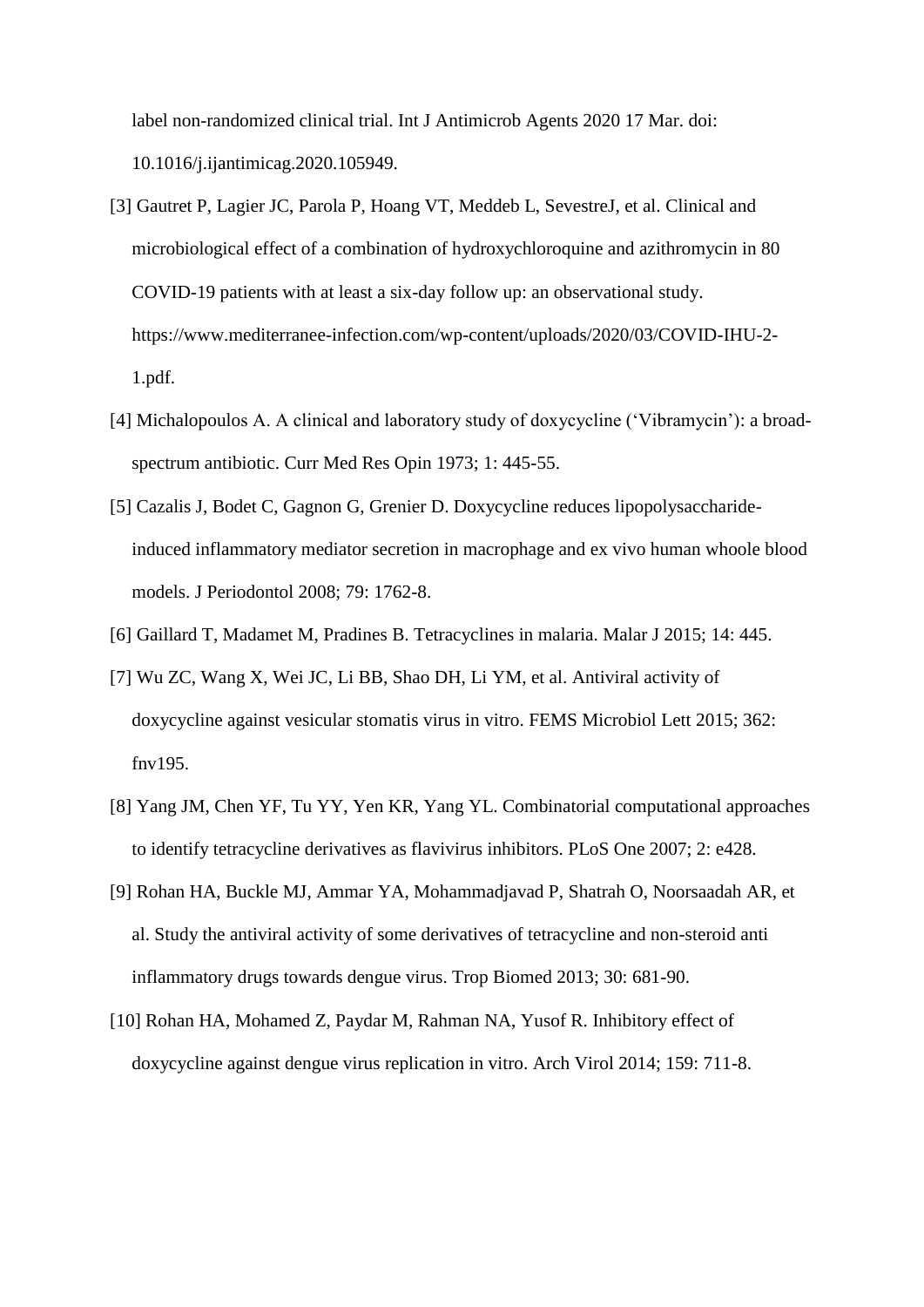- [11] Rohan HA, Bahrani H, Mohamed Z, Teoh TC, Shankar EM, Rahman NA, et al. A combination of doxycycline and ribavirin alleviated Chikungunya infection. PLoS One 2015; 10: e0126360.
- [12] Sharifi A, Amanlou A, Moosavi-Movahedi F, Golestanian S, Amanlou M. Tetracyclines as a potential antiviral therapy against Crimean Congo hemmrrhagic fever virus: Docking and molecular dynamic studies. Comput Biol Chem 2017; 70: 1-6.
- [13] Li Y, Wu Z, Liu K, Qi P, Xu J, Wei J, et al. Doxycycline enhances adsorption and inhibits early-stage replication of porcine reproductive and respiratory syndrome virus in vitro. FEMS Microbiol Lett 2017; 364: fnx170.
- [14] Mosmann T. Rapid colorimetric assay for cellular growth and survival: Application to proliferation and cytotoxicity assays, J Immunol Methods 1983; 65: 55-63. https://doi.org/10.1016/0022-1759(83)90303-4.
- [15] Andreani J, Le Bideau M, Duflot I, Jardot P, Rolland C, Boxberger M, et al. In vitro testing of hydroxychloroquine and azithromycin on SARS-CoV-2 shows synergistic effect. [https://www.mediterranee-infection.com/wp-content/uploads/2020/03/Andreani-et-al.-Pre](https://www.mediterranee-infection.com/wp-content/uploads/2020/03/Andreani-et-al.-Pre-print-V2.pdf)[print-V2.pdf](https://www.mediterranee-infection.com/wp-content/uploads/2020/03/Andreani-et-al.-Pre-print-V2.pdf)
- [16] Amrane S, Tissot-Dupont H, Doudier B, Eldin C, Hocquart M, Mailhe M, et al. Rapid viral diagnosis and ambulatory management of suspected COVID-19 cases presenting at the infection diseases referral hospital in Marseille, France, -January 31st to March 1st, 2020: A respiratory virus snapshot. Travel Med Infect Dis. 2020 Mar 20:101632. doi: 10.1016/j.tmaid.2020.101632.
- [17] Liu J, Cao R, Xu M, Wang X, Zhang H, Hu H, et al. Hydroxychloroquine, a less toxic derivative of chloroquine, is effective in inhibiting SARS-CoV-2 infection in vitro. Cell Discovery 2020; 6: 16.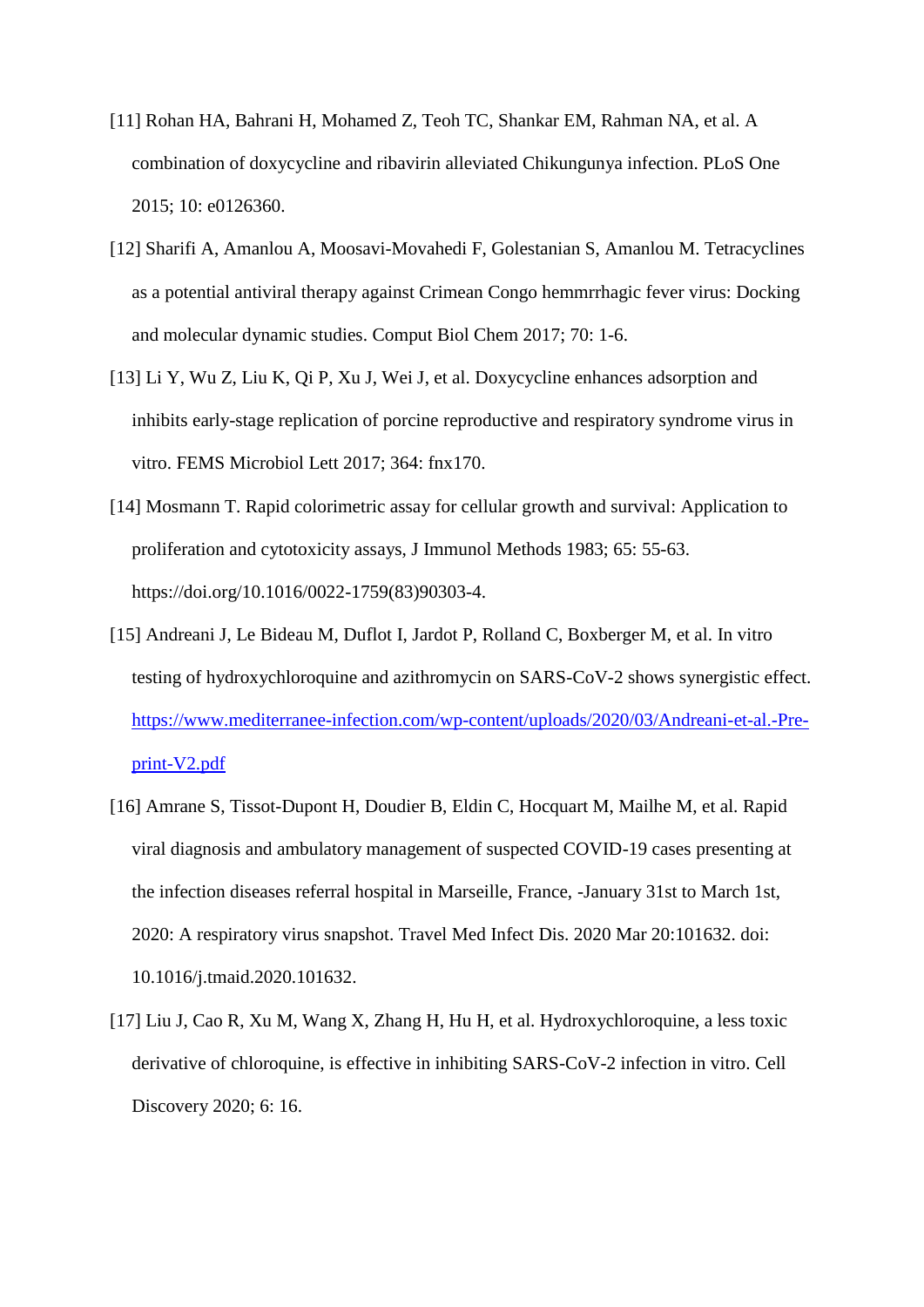- [18] Wang M, Cao R, Zhang L, Yang X, Liu J, Xu M, et al. Remdesivir and chloroquine effectively inhibit the recently emerged novel coronavirus (2019-nCov) in vitro. Cell Res 2020; 30: 269-71.
- [19] Yao X, Ye F, Zhang M, Cui C, Huang B, Niu P, et al. In vitro antiviral activity and projection of optimized dosing design of hydroxychloroquine for the treatment of severe acute respiratory syndrome coronavirus (SARS-CoV-2. Clin Infect Dis 2020 Mar 9. pii: ciaa237. doi: 10.1093/cid/ciaa237.
- [20] Krakauer T, Buckley M. Doxycycline is anti-inflammatory and inhibits staphylococcal exotin-induced cytokines and chemokines. Antimicrob Agents Chemother 2003; 47: 3630- 3.
- [21] Patel A, Khande H, Periasamy H, Mokale S. Immunomodulatory effect of doxycycline ameliorates systemic and pulmonary inflammation in a murine polymicrobial sepsis model. Inflammation 2020 Jan 18. doi: 10.1007/s10753-020-01188-y.
- [22] Vargas-Estrada D, Gutirrez L, Juarez-Rodriguez I, Sumano H. Pharmacokinetics of doxycycline and tissue concentrations of an experimental long-acting parenteral formulation of doxycycline in Wistar rats. Arzneimittelforschung 2008; 58: 310-5.
- [23] Michel R, Bardot S, Queyriaux B, Boutin JP, Touze JE. Doxycycline-chloroquine vs. Doxycycline-placebo for malaria prophylaxis in nonimmune soldiers: a double-blind randomized field trial in sub-Saharan Africa. Trans R Soc Trop Med Hyg 2010104: 290-7.
- [24] Gaillard T, Briolant S, Madamet M, Pradines B. The end of a dogma: the safety of doxycycline use in young children for malaria treatment. Malar J 2017; 16: 148.
- [25] Vincent MJ, Bergeron E, Benjannet S, Erickson BR, Rollin PE, Ksiazek TG, et al. Chloroquine is a potent inhibitor of SARS coronavirus infection and spread. Virol J 2005;  $2:69.$